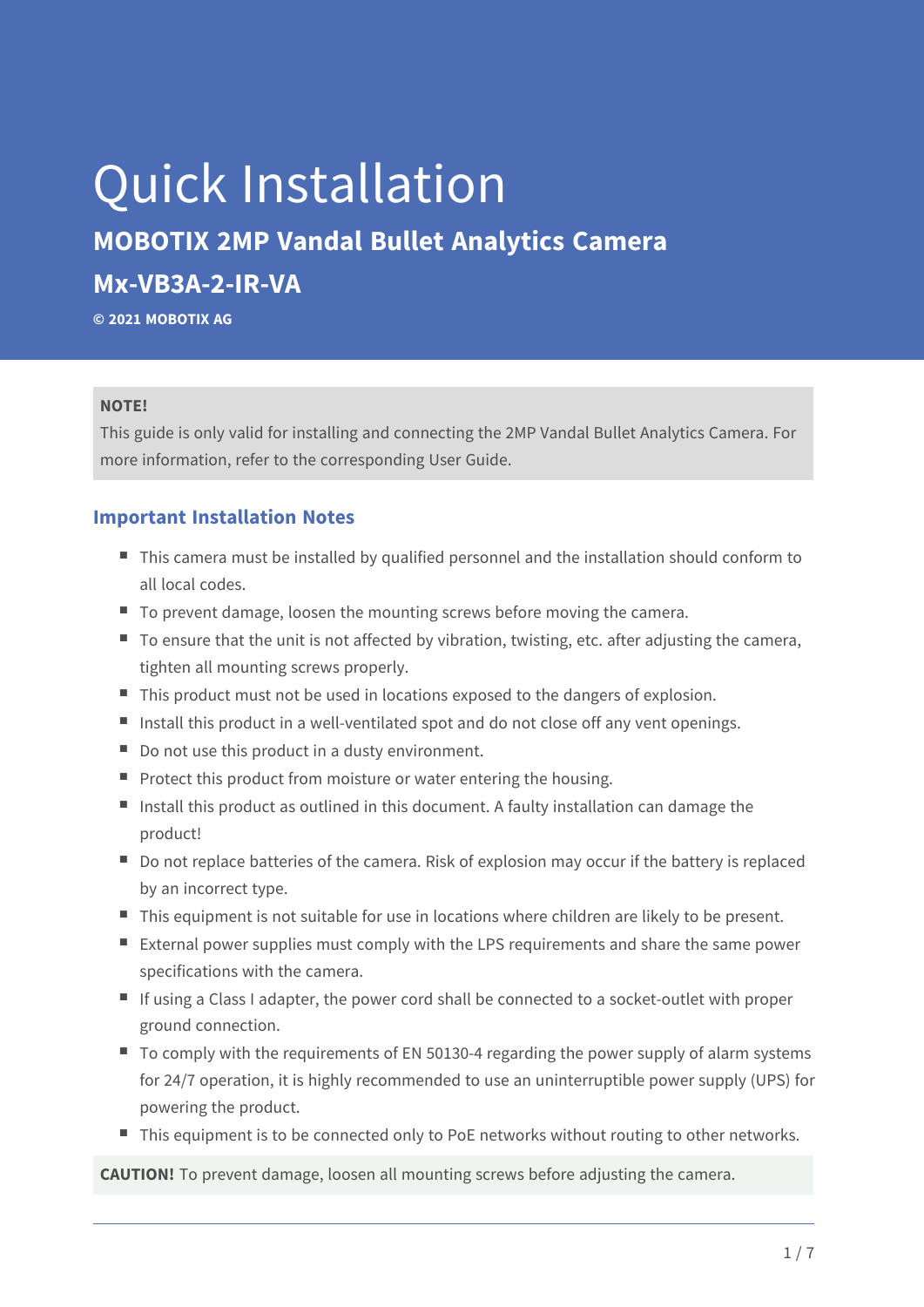**NOTE!** To ensure that the unit is not affected by vibration, twisting, etc. after adjusting the camera, properly tighten all mounting screws.

#### **All-in-One Cable**



| <b>No</b>      | Cable                                    | Pin            | <b>Definition</b>               |                         | <b>Remarks</b>                                            |  |
|----------------|------------------------------------------|----------------|---------------------------------|-------------------------|-----------------------------------------------------------|--|
| $\mathbf{1}$   | $RJ-45$                                  |                | For network and PoE connections |                         |                                                           |  |
| $\overline{2}$ | Audio I/O                                | Green          | (Line Out)                      |                         | Audio Out / Mic Out Two-way audio<br>transmission         |  |
|                |                                          | Pink           | Audio In / Mic In<br>(Line In)  |                         |                                                           |  |
| 3              | <b>BNC</b>                               |                |                                 | For analog video output |                                                           |  |
| $\overline{4}$ | Alarm I/O<br>(5-pin Ter-<br>minal Block) | $\mathbf{1}$   | Alarm In 2+                     |                         | Alarm connection<br>Do NOT connect<br>external power sup- |  |
|                |                                          | $\overline{2}$ | Alarm In -                      |                         |                                                           |  |
|                |                                          | 3              | Alarm In 1+                     |                         |                                                           |  |
|                |                                          | $\overline{4}$ | Alarm Out -                     |                         | ply to the alarm I/O<br>connector of the IP               |  |
|                |                                          | 5              | Alarm Out +                     |                         | camera!                                                   |  |
| 5              | Power (DC<br>12V / AC                    | $\mathbf 1$    | $DC 12V -$<br>AC<br>24V 1       | Power connection        |                                                           |  |
|                | 24V)<br>(2-pin Ter-<br>minal Block)      | $\overline{2}$ | DC 12V +                        | AC<br>24V 2             |                                                           |  |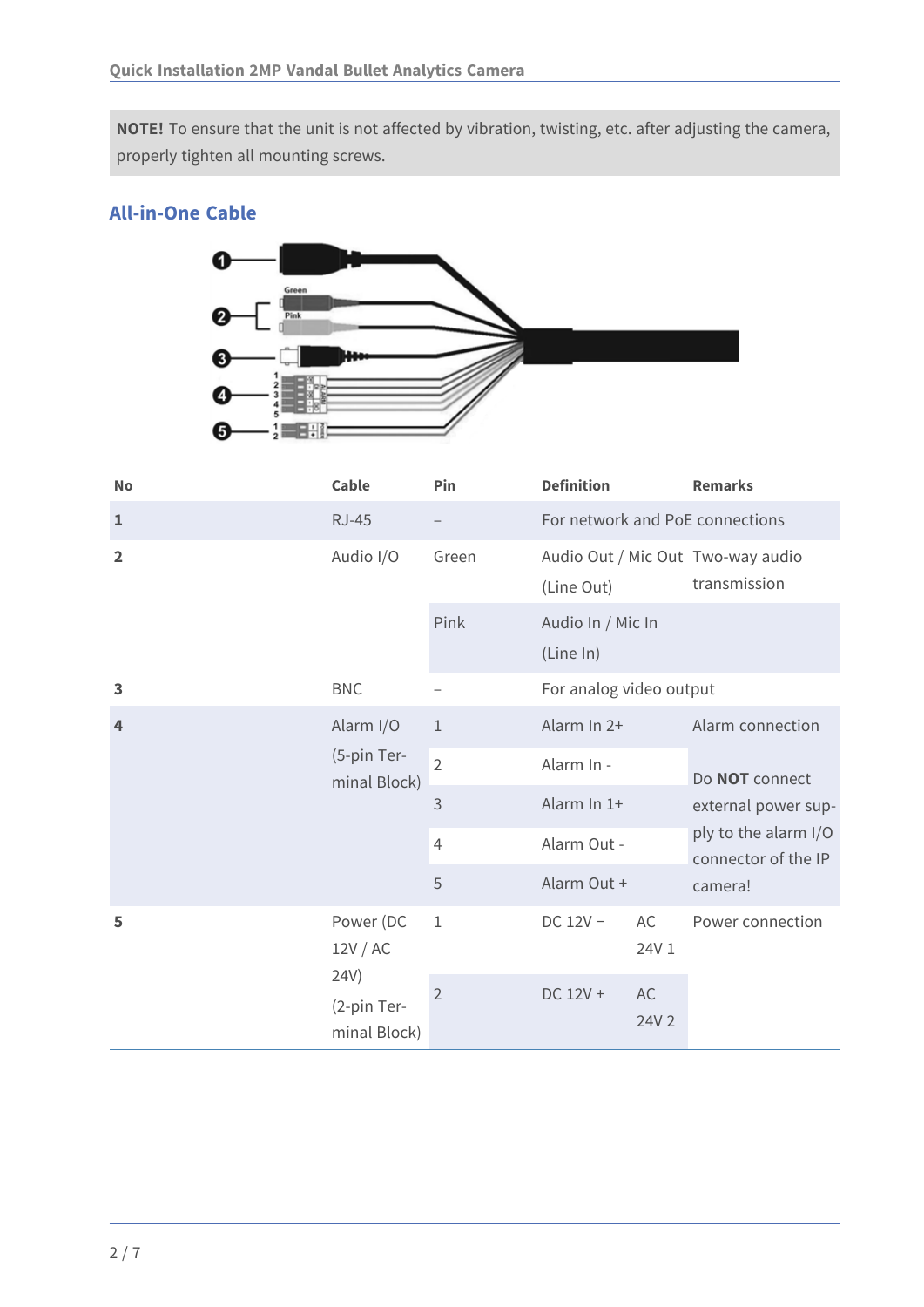#### **Desiccants Removal**

Before installation, remove the desiccants on the vent at the bottom of the camera body. The location of the desiccants is shown below.



#### **microSD Card Slot/Default Button**

The positions of microSD card slot and default button are shown as below.



#### **microSD Card Slot**

Insert the microSD card into the card slot to store videos and snapshots. Do not remove the microSD card when the camera is powered on.

**NOTE!** It is not recommended to record with the microSD card for 24/7 continuously, as it may not be able to support long term continuous data read / write. Contact the manufacturer of the microSD card for information regarding the reliability and the life expectancy.

#### **Default Button**

Press the default button with a proper tool for at least 20 seconds to restore the system.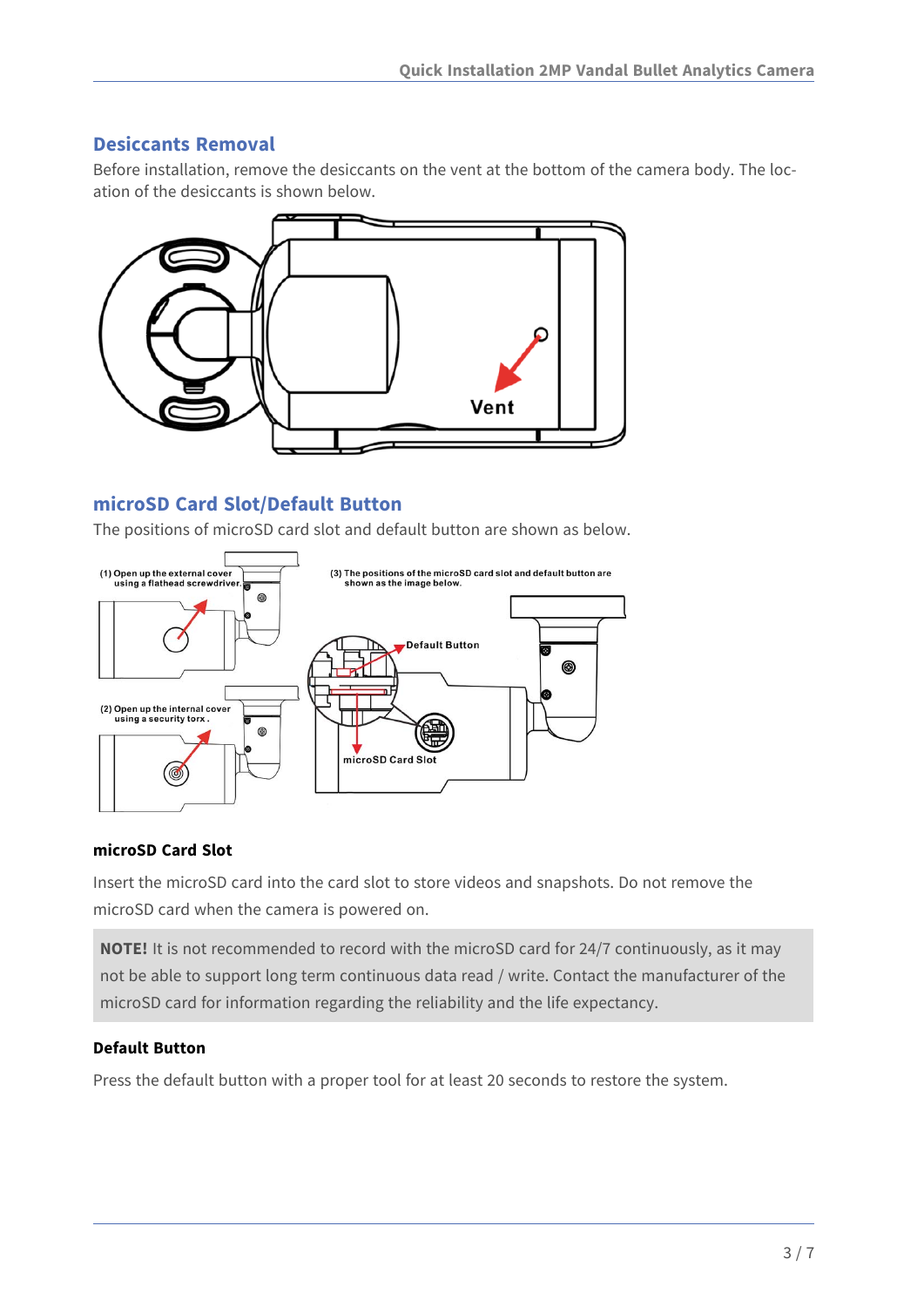### **Camera Cabling**

#### **Power Connection**

Use a DC 12V/AC 24V adapter and connect it to the 2-pin terminal block of the All-in-One cable and the power outlet. Alternatively, connect the Ethernet cable to the RJ-45 connector of the All-in-One cable, and plug the other end of the cable to a suitable Power Sourcing Equipment (PSE) / Power over Ethernet (PoE) switch.

#### **Ethernet Cable Connection**

Connect one end of the Ethernet cable to the RJ-45 connector of the All-in-One cable, and plug the other end of the cable to the network switch or PC.

**NOTE!** In some cases, Ethernet crossover cable might be needed when connecting the camera directly to the PC.

**NOTE!** Check the status of the link indicator and the activity indicator LEDs. If the LEDs are unlit, please check the LAN connection.

|--|

- Green Link LED indicates good network connection.
- Orange Activity LED flashes for network activity indication.

**NOTE!** The ITE is to be connected only to PoE networks without routing to the outside plant or equivalent description.

#### **Accessing the Camera**

The 2MP Vandal Bullet Analytics Camera supports all current browsers without requiring any additional plug-in or add-on (e. g. for H.264 / MJPEG support). Microsoft Internet Explorer with ActiveX is recommended for best performance and H.265 support

A client program will be automatically installed to the PC when connecting to the camera. If using Microsoft Internet Explorer, ensure downloading the ActiveX control is allowed by either changing the ActiveX controls and plug-in/add-on (H.264 and MJPEG) or setting Internet's security level to default.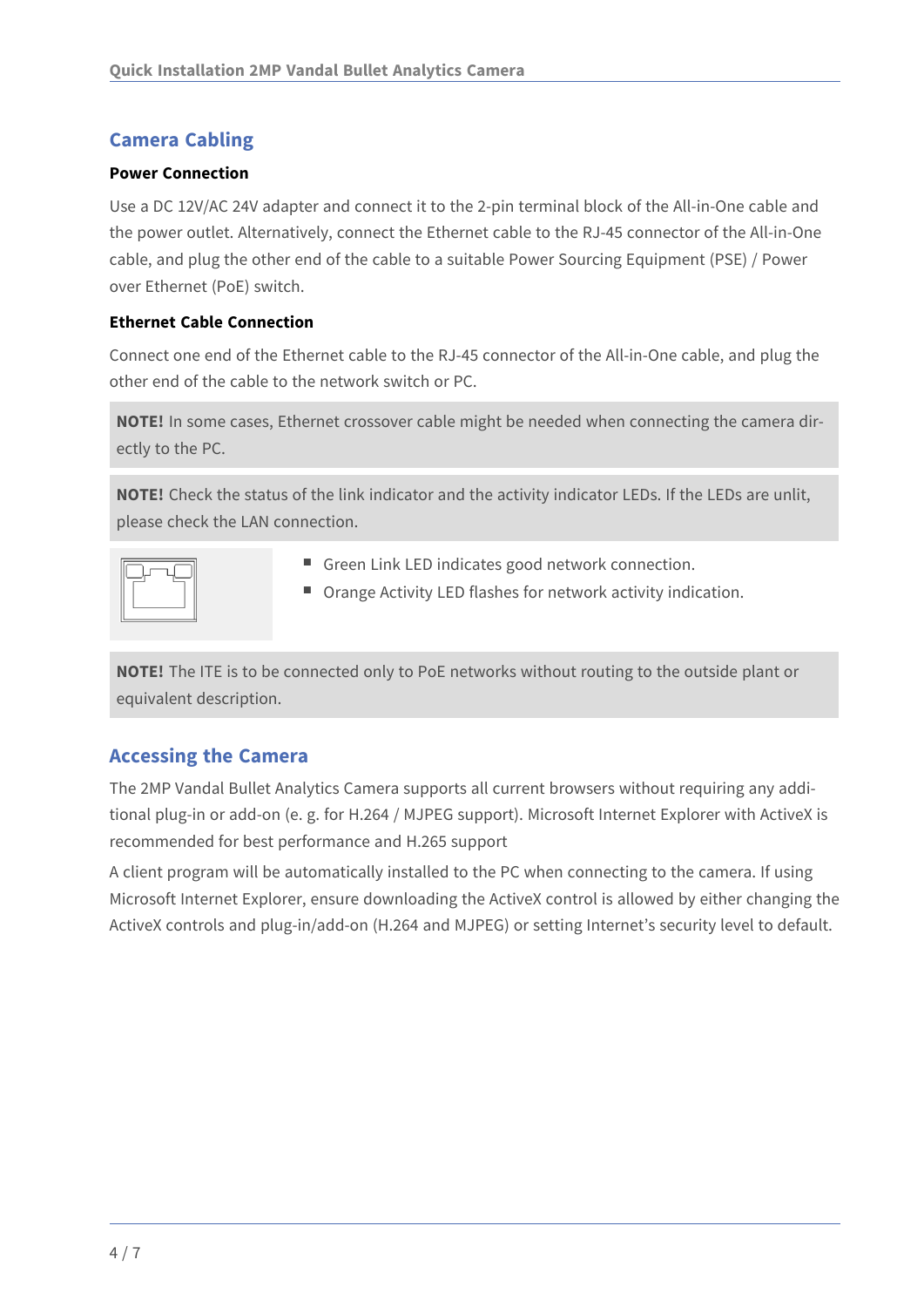#### **ActiveX Controls and Plug-ins Settings Internet Security Level Settings**

- 1. Start the Internet Explorer (IE).
- 2. Select **Tools** from the main menu of the browser. Then click on **Internet Options**.
- 3. Click on the **Security** tab and select **Internet**, 3. Click on the **Security** tab and select **Inter**and click on **Custom level** to change ActiveX settings.
- 4. Set "ActiveX controls and plug-ins" items to **Prompt** or **Enable**.

- 1. Start the Internet Explorer (IE).
- 2. Select **Tools** from the main menu of the browser. Then click on **Internet Options**.
- **net**.
- 4. Down the page, click on **Default Level** and **OK** to confirm the setting. Close the browser window.

#### **Camera Login**

The default IP address of the camera is: 10.x.x.x. By default, the camera starts as DHCP client and automatically tries to get an IP address from a DHCP server.

- 1. Enter the camera's IP address in the URL bar of the web browser and hit "Enter".
- 2. Enter the default username (**admin**) and password (**meinsm**).

**NOTE!** ID and password are case sensitive.

**CAUTION!** It is strongly advised to change the default password. Refer to the menu tree of your camera for further details.

- 3. In the Viewer installation window, click on **Next** to start installation.
- 4. The status bar will show the installation progress. After the installation is completed, click on **Finish** to exit the installation process.
- 5. Click on **Finish** to close the Viewer installation page.

**NOTE!** Once the Viewer is successfully installed, the Home page of the IP camera will be displayed as the figure below.

#### **Browser-Based Viewer**

The main page of the IP camera user interface is shown as the figure below. The function buttons vary depending on the camera model.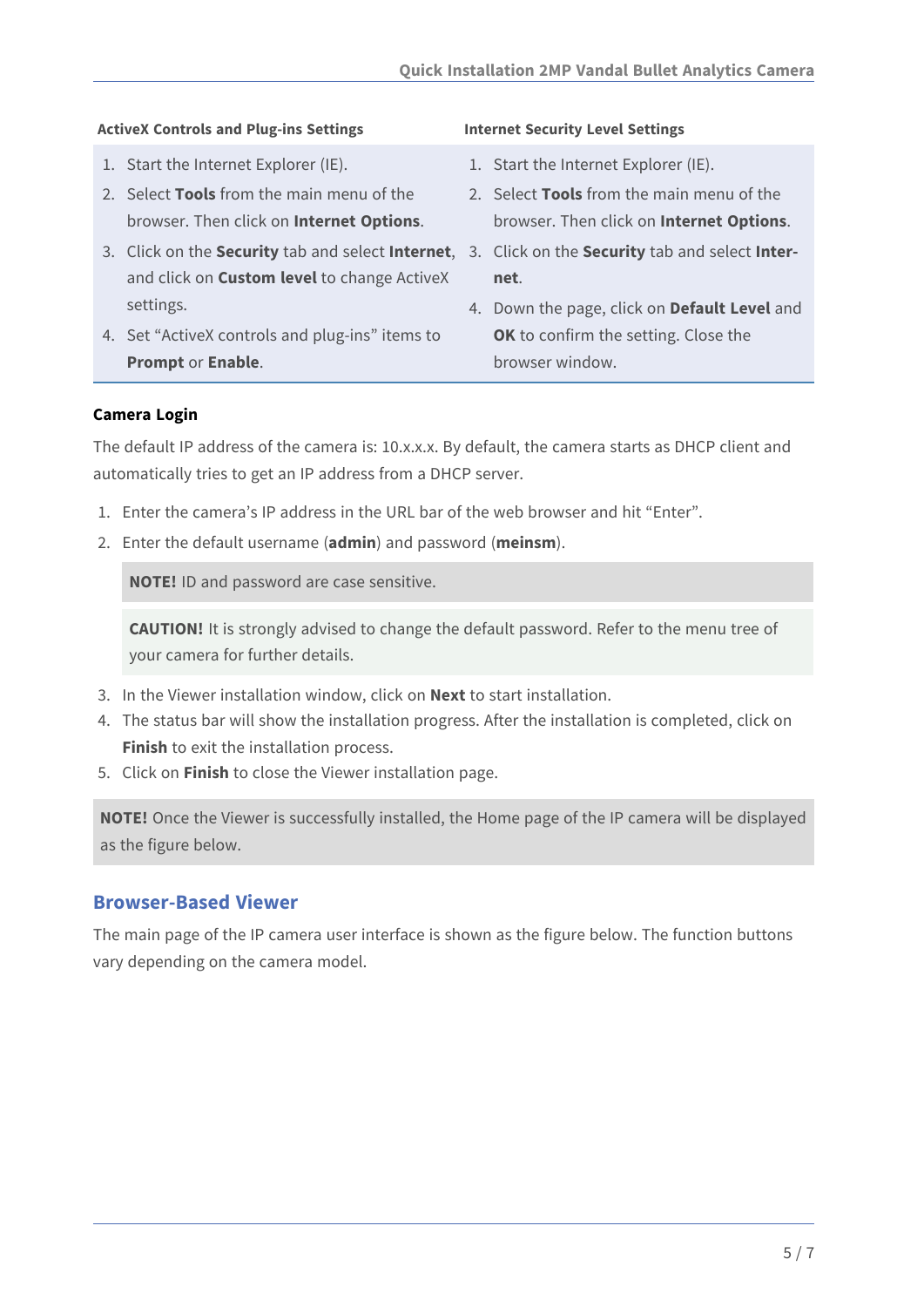

#### **Camera Maintenance**

It is recommended that you perform the following maintenance tasks at regular intervals to keep the 2MP Vandal Bullet Analytics Camera in good working condition:

■ Clean the front glass using plain water and a soft cloth.

**CAUTION!** Do not use any detergents or alcohol to prevent damage to the coating!

- Check the mounting and make sure that all screws are properly tightened to prevent the camera from falling down.
- When opening the camera, add a silca gel dry pack to prevent condensation accumulating at the front glass.